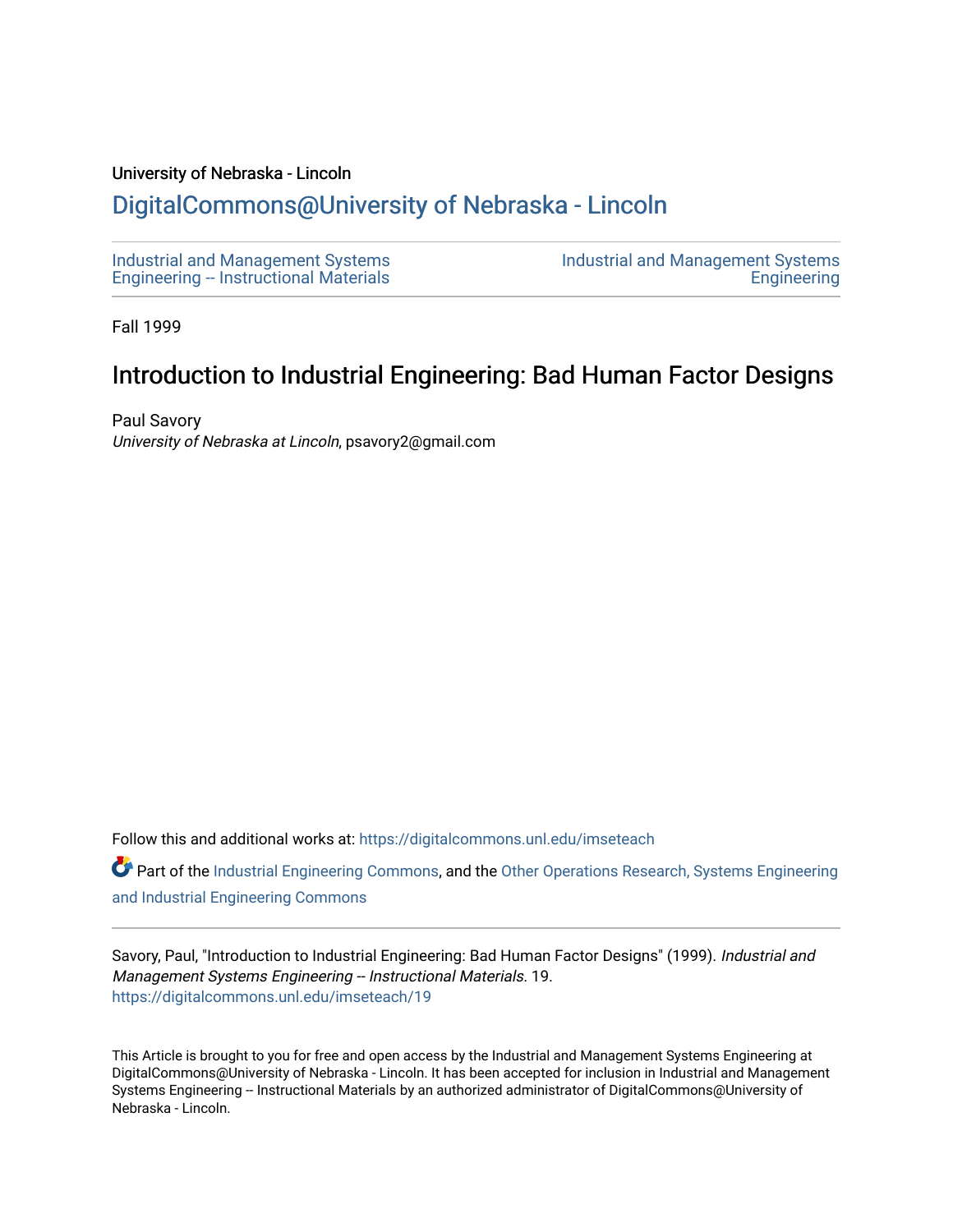

## **OBJECTIVE**

Ergonomics or human factors does not only encompass product design, but safety, and product use. A simple definition is "to make the work place safe and less stressful on the worker."

As I have told you numerous times in this course, 90% of what an industrial engineer does is common sense (*i.e.,* I think we have a problem here). The 10% that you learn as an industrial engineering major is what to do to solve the problem.

Human factors or ergonomics impacts all aspects of our lives. Let's consider each of the following examples of bad human factor designs. *Note: many of the comments are written in the personal tense (e.g., "I"). "I" refers to Michael J. Darnell, the collector of these examples (http://www.baddesigns.com/).*

## **Example Mop Sink**



This picture is from a restaurant in Santa Barbara. There is no urinal in the men's restroom. The fixture in the corner affords a certain activity. To try to discourage this activity someone taped a small sign to the wall above the fixture...

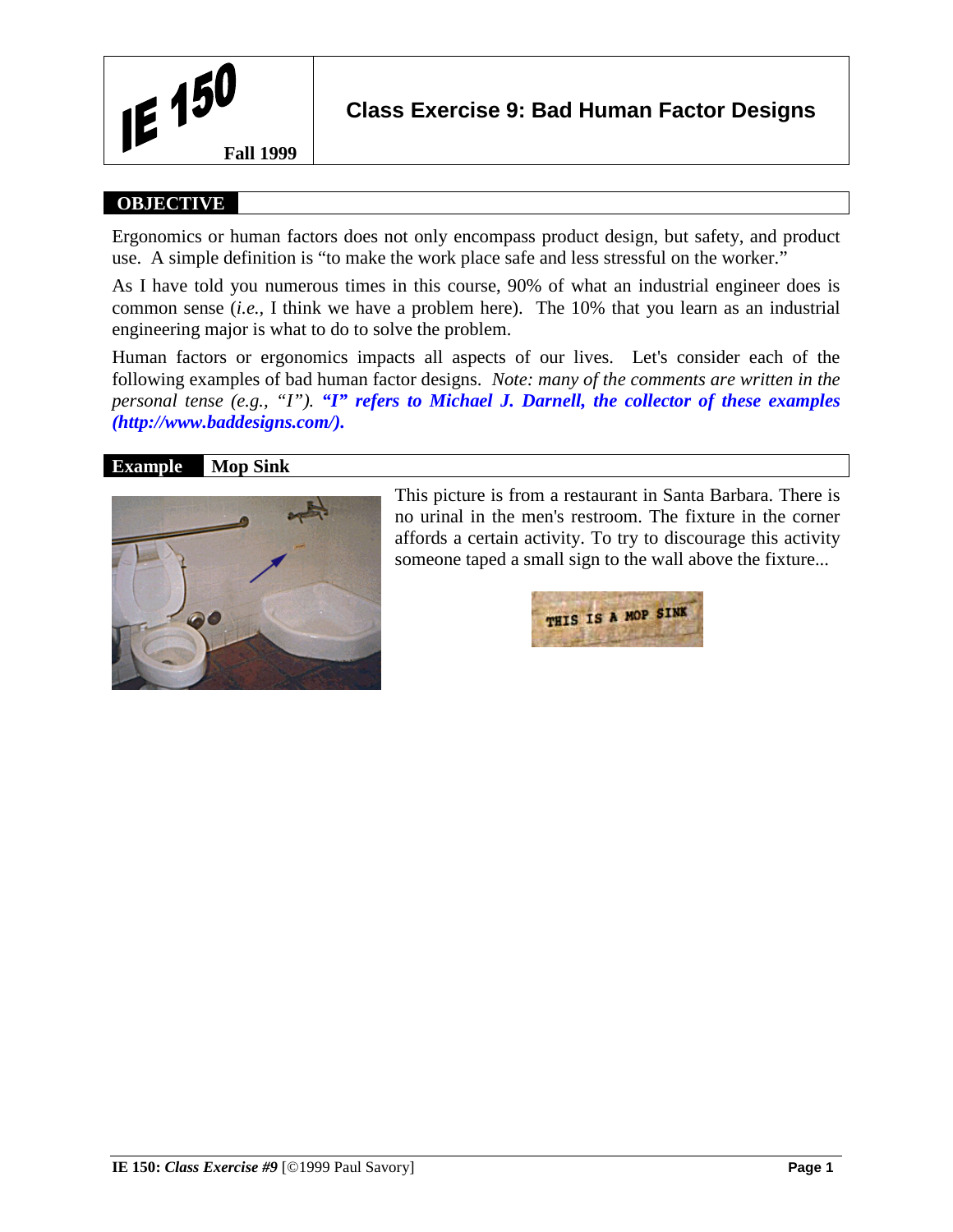#### **Item 1 Kitchen Timer**



This is a nice little kitchen timer unless you want to set a time less than 15 minutes. To do so you must first turn the indicator to a time greater than 15 minutes and then turn it back to the time you actually want! There is no indication of this on the front of the timer. What ends up happening is that you set times less than 15 minutes without first turning the indicator past 15 minutes. Then the timer doesn't go off.

This design violates your expectations by having one rule for setting times greater than 15 minutes (turn the indicator to the desired time) and a

different rule for setting times less than 15 minutes (turn the indicator to a time greater than 15 minutes and then to the desired time). A device like this should follow a consistent rule. There is nothing in the appearance of the timer that would lead you to believe that it works like this. This is a nice little kitchen timer unless you want to set a time less than 15 minutes. To do so you must first turn the indicator to a time greater than 15 minutes and then turn it back to the time you actually want! There is no indication of this on the front of the timer. What ends up happening is that you set times less than 15 minutes without first turning the indicator past 15 minutes. Then the timer doesn't go off.

#### *What solutions has the market place made to this simple design?*

## **Item 2 Which Way Does the Model Open?**



Can you guess which side of the bar to press to open the middle door? There is no obvious visual indication. If you press on the wrong side (the side with the hinges) it is very difficult to push open. It takes a lot of force.

*Based on your experiences of going through thousands of doors, what improvements would your team suggest?*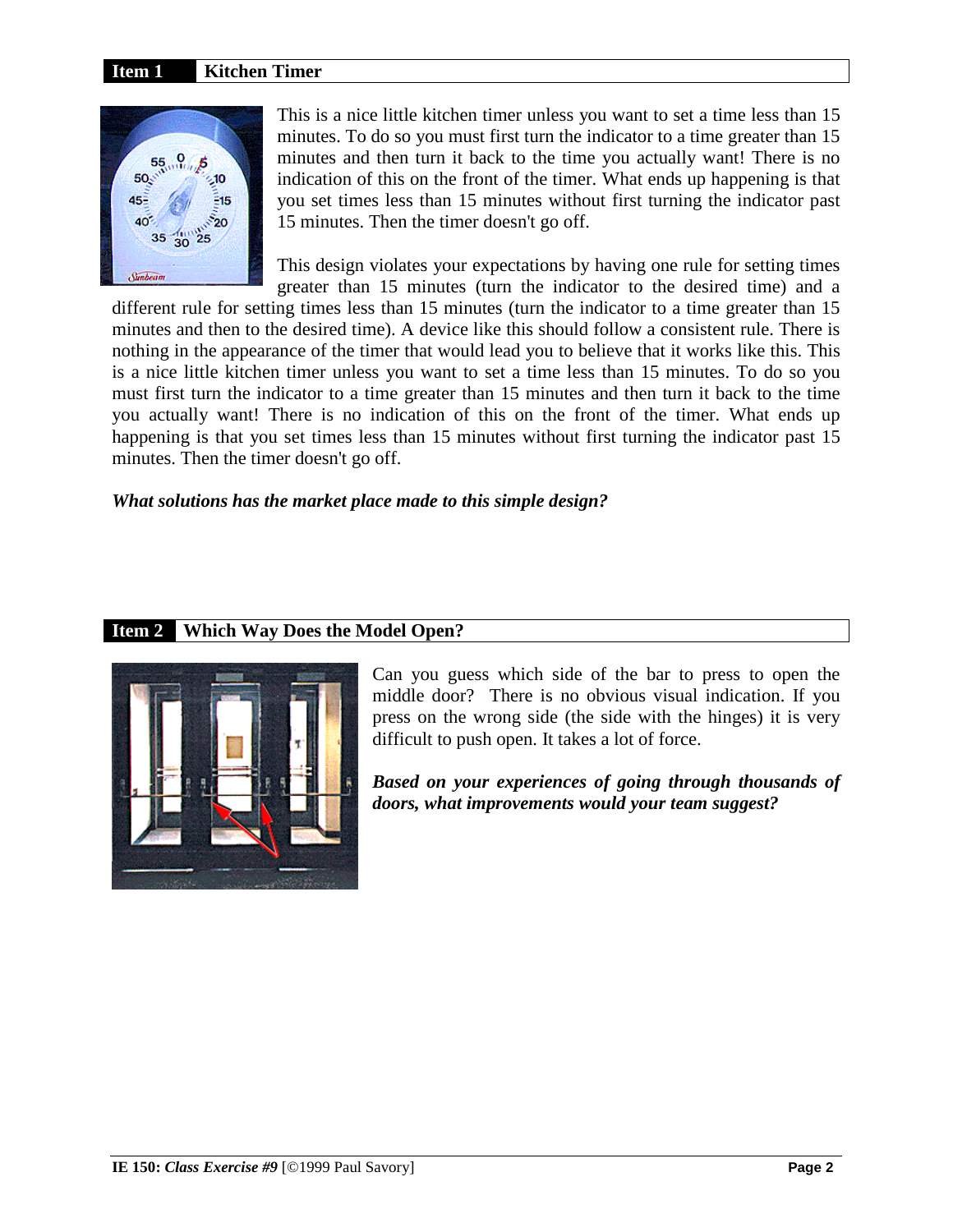## **Item 3 What's Wrong With This Intersection?**

This is a picture of an intersection that causes people problems. Imagine that you are approaching the intersection in a car. There is a traffic light and you can only turn left or right.



Going straight puts you into a parking lot. The lower traffic light has a green arrow that allows you to turn right without stopping.

I've observed a lot of people approaching this intersection with the intention to turn right. They stop at the light and then turn right if they happen to see the green arrow. (They sheepishly look in their rear view mirror to see if anyone noticed that they stopped unnecessarily.) They usually don't see the green arrow until someone honks at them.

*Why are people confused?* 

**Item 4 Please Push Slowly**



Ever wonder why doors are made out of glass? This picture gives a hint. Imagine that these restaurant doors are both closed and someone tries to leave in a hurry just as someone else tries to enter the restaurant from the outside.

The doors are made of solid wood and are beautiful to look at but you can't see if anyone is standing on the other side.

*What improvements would your team propose?*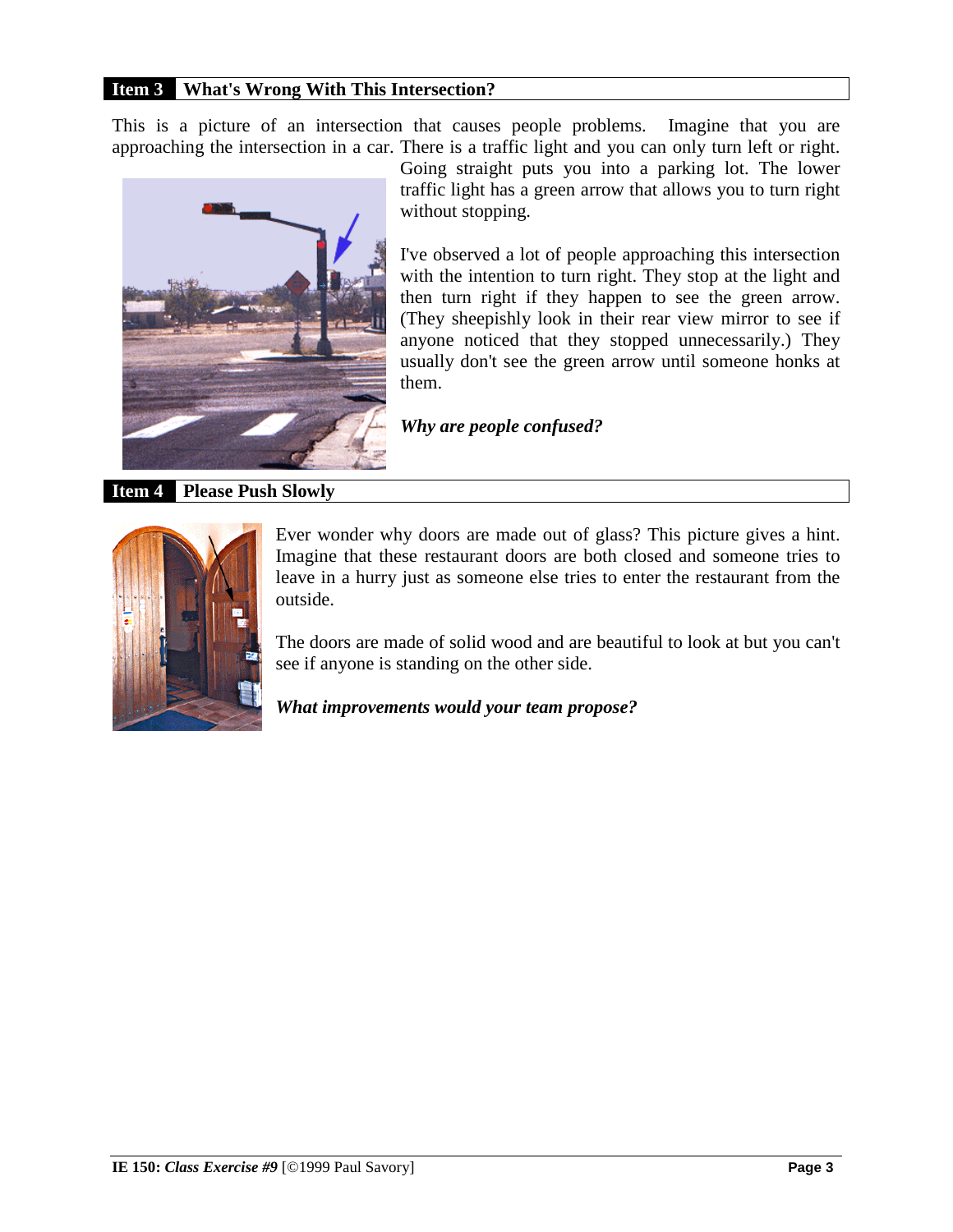## **Item 5 Please Push to Start**



I'm at a self-serve gas station. I just walked over and handed the attendant a twenty and told him I wanted to fill it. I go back to the pump, put the nozzle in the tank and squeeze the control. Nothing happens. I look at the gas pump for a lever to flip. No lever. I look at the gas pump for

instructions or a button or something. I don't see any button. OK, I systematically scan the gas pump, left to right, top to bottom. Nothing. I go back to the attendant. He says "push the button". I say "I don't see any button." He shows me.



It was right in front of me! Why didn't I see it? Part of the problem may have been that I was looking for a "real" button to start the pump; a 3-D button. Whereas the actual button was flat. But probably the bigger problem was that there were so many stickers and decals on the gas pump that finding the start button was like finding a needle in a haystack.

*What design improvement would your team propose?* 

## **Item 6 Hiding the Radio**



This is the center console in a rental car showing how the cup holder is blocking access to the radio and cassette player. Its nice to have a cup holder, but this isn't a very good spot for it. Not only is it hard to use the radio, but if your drink spills, its going into the cassette player!

*Does your team think this is a bad product design? If yes, how could it have been avoided?*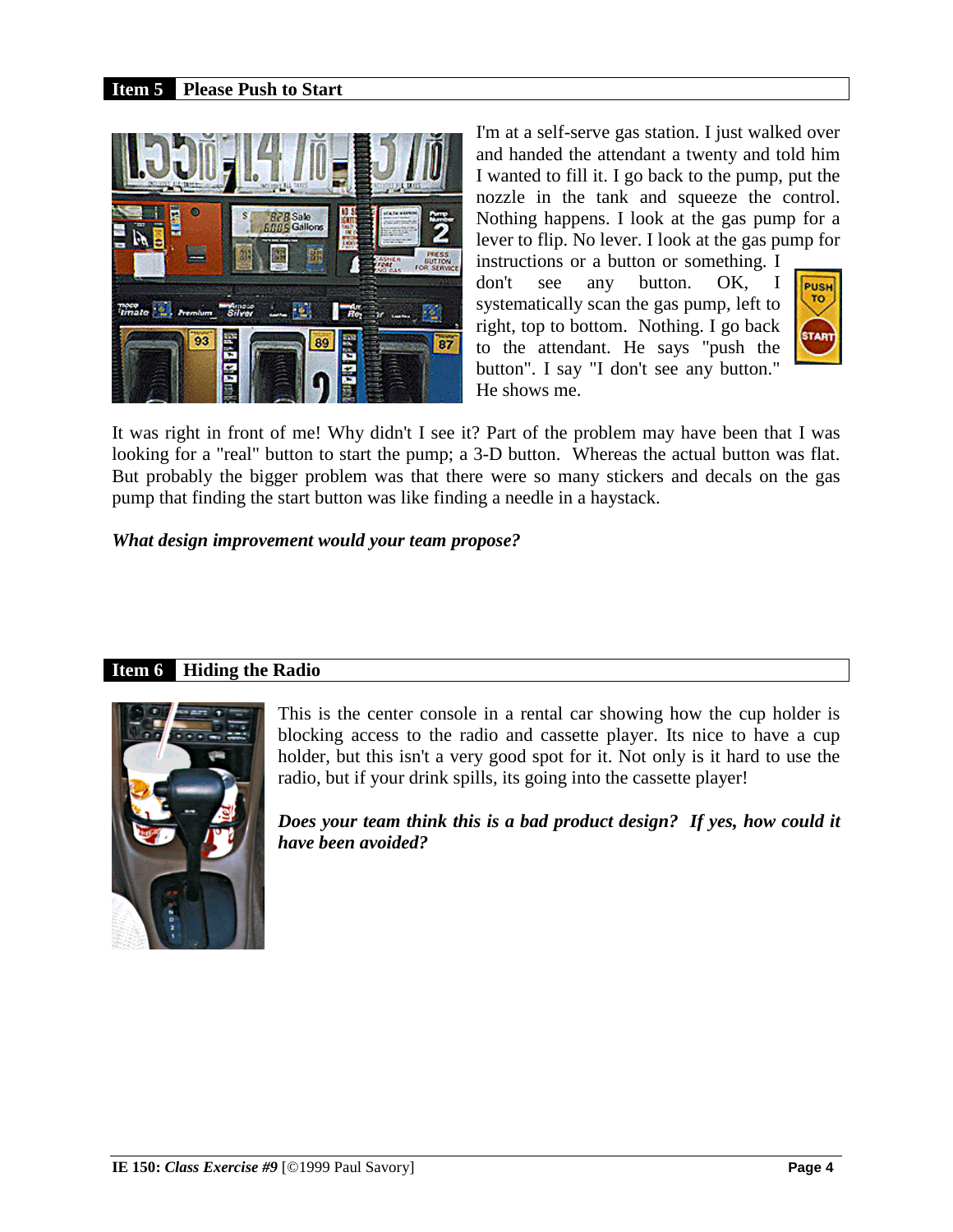#### **Item 7**



This picture shows a paper towel dispenser in a restroom. The problem is that to get a paper towel to dry your hands, you have to reach into a pile of used towels! The little container that holds the used towels is too small and is just a few inches below the slot where the clean towels come out.

*What types of changes have been made?*

# **Item 8 What's Wrong with this Hand Dryer?**



Here is an automatic hand dryer. After washing my hands, I put them underneath the dryer, but nothing happened. I repositioned my hands a few times, but still nothing happened. Next, I pressed the rectangular area on the right (just in case that might turn it on). Nothing happened. Finally, I gave up and dried my hands on my trousers, thinking the dryer was out of order.

Outside, I told my wife that one bad thing about automatic dryers is that it is hard to tell if they are out of order or if you just have your hands in the wrong place. The only way to know you have your hands in the correct place is when the

dryer goes on. As it turned out, there was nothing wrong with the dryer. I just had not positioned my hands correctly! My wife told me that you had to put your hands very close to the bottom and towards the back of the dryer.

*What is the easiest solution to this problem?*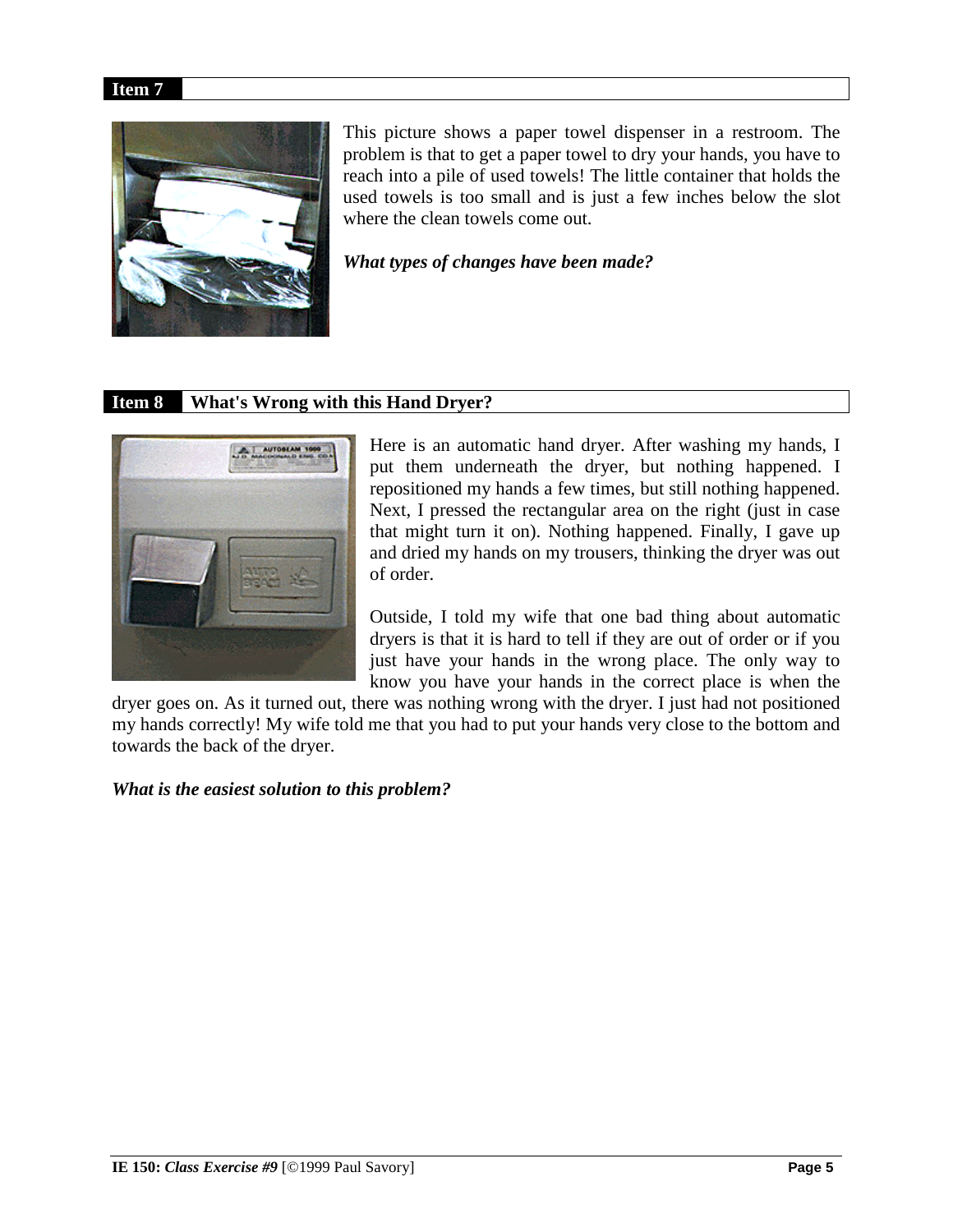## **Item 9 Video Rentals**



A lot of video rental shops put their videos into these generic plastic boxes. This is to protect the video while it being rented out to people. I have problems putting the video back into the box correctly. The problem is that the videotape spools look like they are in the middle, but they are slightly closer to one edge than the other. And the box has little round protrusions that go into the spools.



The left picture shows the video oriented in the box wrong. That's what I frequently do. As a result, the box won't snap shut because the protrusions don't fit into the videotape spools.



The left picture shows the tape in correctly. Why does the box need those protrusions anyway? If they were removed, the tape could fit into the box four different ways instead of just one. Of course, it would come out of the box four different ways too. That might be problem for the video shop people trying to read the labels on the videotapes.

*What design improvements would your team suggest?*

#### **Item 10 Please use Sidewalk**



This picture shows a dirt path worn across the grass on a university campus. Notice how the path is in the most convenient place to walk relative to the crosswalk painted on the street and the dip in the curb. It looks like there should be a sidewalk here, but someone forgot to put it in. Instead of putting in a sidewalk, someone put in a sign to try to tell people not to walk on the grass.

Here is a close-up picture of the "Keep off the grass" sign! Do you think this sign is really going to work? Also see "The path of least resistance."



*What mistaken assumption does this example demonstrate?*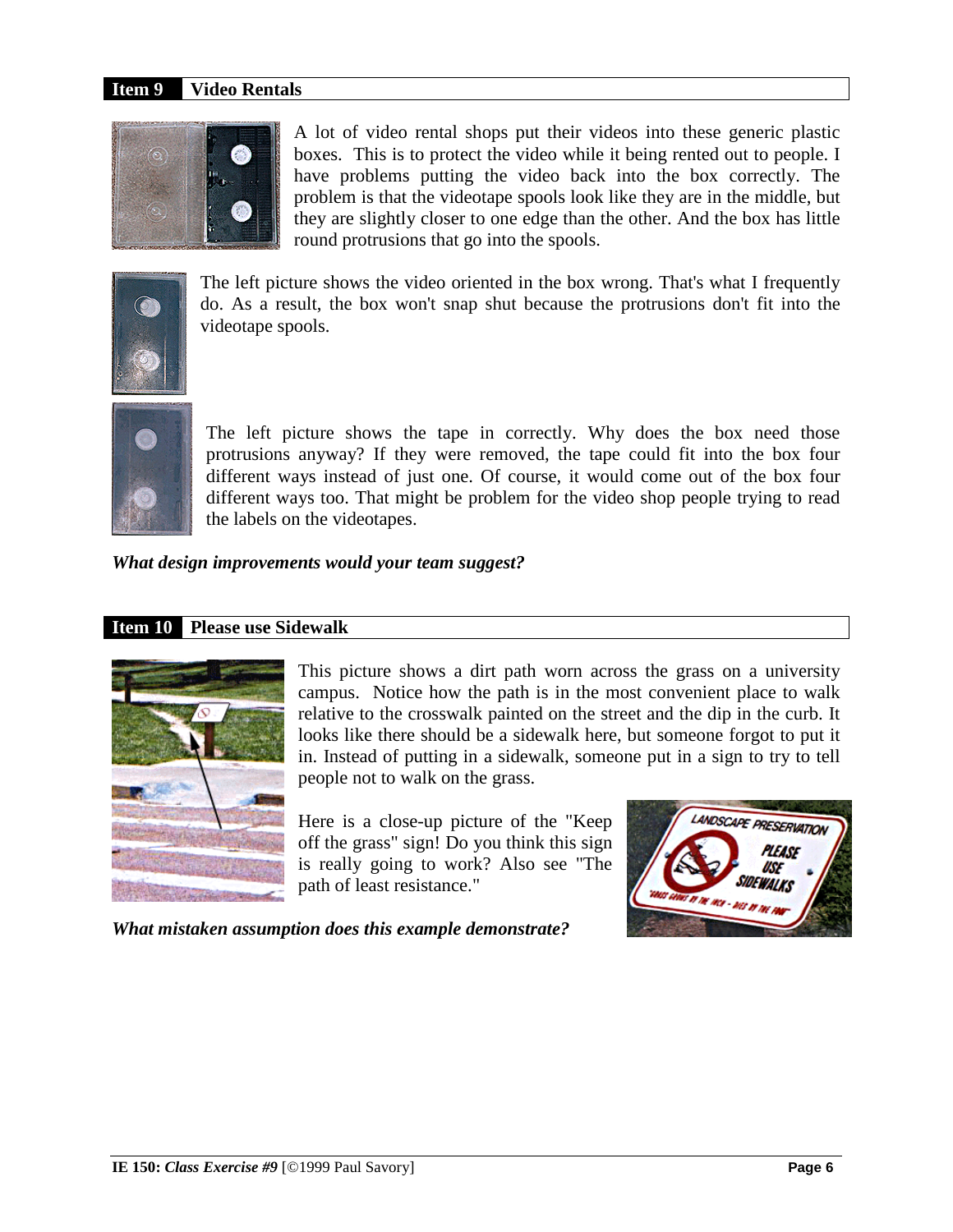## **Item 11 Self-Service Parking Attendant**



This picture shows a self-service device to pay to park in an unattended parking lot. You need to fold up dollar bills and stuff them "upwards" into the numbered slot corresponding to your parking space. To fit, a dollar bill has to be folded over three times. It isn't easy. Imagine someone with arthritis trying to do this.

*Have any members on your team ever used a "box" like this?*

#### **Item 12 Stove Top Control**



This is the obligatory stove top control example that probably appears in every book on human factors design to illustrate bad design. The problem is that it is difficult to tell which control goes with which burner.

Here is a picture of a good stove top control design following a

solution that has been known for

years. The solution is to arrange the controls in the same configuration as the burners. It is quite easy to tell which burner goes with which control.



*Why do you think all stove tops layouts aren't designed like this one?* 

## **Item 13 Don't Go to the Right?**



Here is a sign I saw driving down a dirt road at night in Cabo San Lucas, Mexico. I have to admit I really wasn't sure what it meant. Did it mean "Don't go to the right" or "Go to the right, not the left"?

If the two symbols "do not" and "to the right" are seen as a unit, they might mean "don't go to the right". Alternatively, if they are seen as separate, they might mean "don't go to the

left, go to the right". Confusing?

*What does your team think this sign is trying to communicate?*